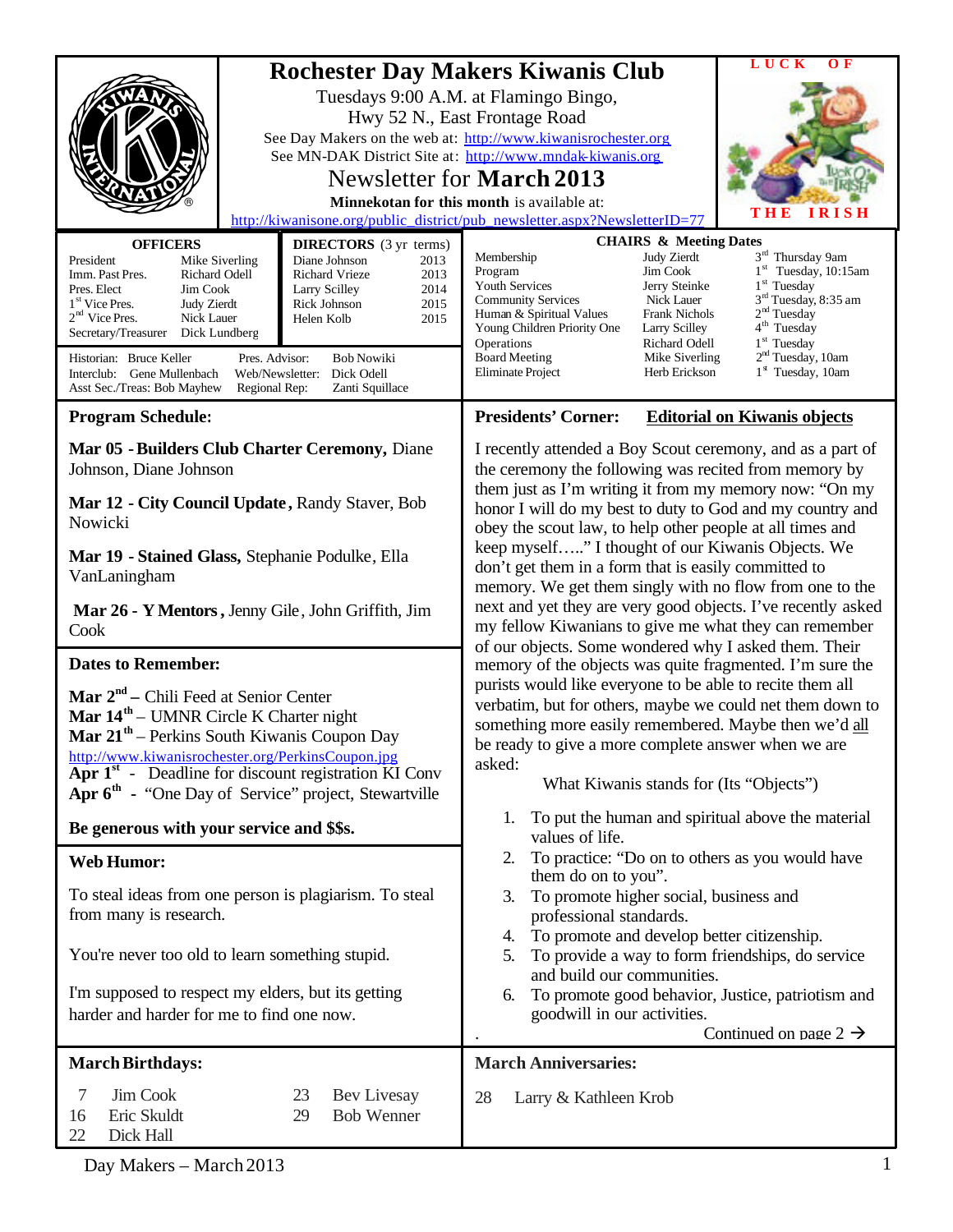### **Secretary/Treasurer's Report – Feb2013**

| <b>Bank Balance 1/31/13:</b>   |               | \$5,744.14    |
|--------------------------------|---------------|---------------|
| <b>Administrative Account:</b> |               | \$6,528.79    |
| Service Account:               |               | $$ -2,133.84$ |
| Hockey/YCPO:                   | $\mathcal{S}$ | 613.94        |
| <b>Bike Repair:</b>            | S.            | 216.10        |
| K-Family Funds                 | $\mathcal{S}$ | 519.15        |

**Day Makers on leave:**Marv Anderson, Don Cain, Merl Jeche, Ron King, Sara King, Paul Lamoreux, Al Strom, Judy Lien

**January Service Hour Statistics:** 787 hours by 44 members, 49% Participation.

# **February 15 Board Meeting Summary:**

The Membership Committee will not pursue further the suggestion that our club recruit parents and grandparents of Key Club members with an open house meeting.

Costs for the Kiwanis Parent-Child fair at Rochester Fest will be increasing. The YCPO committee will access whether or not the costs justify the benefit, or could the funds be used more efficiently for another cause. There was no additional information to be brought forward at this meeting.

The Golden Hill Builders Club will have their Charter Presentation at our March  $5<sup>th</sup>$  regular meeting.

Charter night for the UMR Circle K Club is scheduled for March 14<sup>th</sup> at 7 PM at UMR.

The Operations Committee will follow up on the longterm status of our meeting place.

Bob Nowicki reviewed the status of the recent Hockey Festival. There will be a meeting soon to make decisions on future Hockey Festivals. A sign-up sheet for future interclubs will be available soon.

Director Helen Kolb will coordinate a new sign-up sheet table near the badge box, before and after meetings. That way our members can sign up for projects, and events avoiding passing clipboards during the meeting. We will test this for a month then evaluate. Continued Next Column →

# **Kiwanis Mission Statement:**

**Kiwanis is a global organization of volunteers dedicated to changing the world one child and one community at a time.**

# **COMMITTEE REPORTS**

**Membership –** A new method is being developed to follow up on members that are missing meetings. If it works, it will replace the circle -of-three method, which has not been effective.

**Program-** Programs are booked through April except April  $2^{nd}$ .

**Public Relations-** Bob Nowicki will be doing publicity for the Chili Feed on the local radio and TV stations. Bob urges members to wear their Kiwanis vests and/or Shirts and/or caps when volunteering so that the public becomes more aware of our efforts.

**Community Service-** A new major corporate sponsor is needed for the annual Hockey Festival. Think Bank is not going to continue.

**Youth Services-** The committee is getting applications out to the High Schools for club and foundation scholarships. Our sponsored Service Leadership Programs (SLP's) are all active.

**ELIMINATE-** The Chanhassen trip netted us \$300 for Eliminate. The Herberger's coupon book fundraiser is in full swing. KWIK Trip gift cards are selling slow but sure. It would be good if more members would take advantage of the matching funds that our club provides for the purchase of a Zeller or Hixson award. These funds all go to the Eliminate Program. So far our club has awarded seven Zellers. The Spring Valley club will soon have eleven Zeller's with a membership of forty.

Richard Lundberg, Secy/Treasurer

**President's Corner:** (continued from page 1)

I do advocate that we read the objects in their longer form for our formal ceremonies, but if you memorize the objects in this simpler form you will be well on your way to being able to explain all of our objects to others and to live them. Maybe you'll find it is worth attaching the above list to your refrigerator door to help you to instill them in yourself and to keep them in mind during your activities.

Mike Siverling, President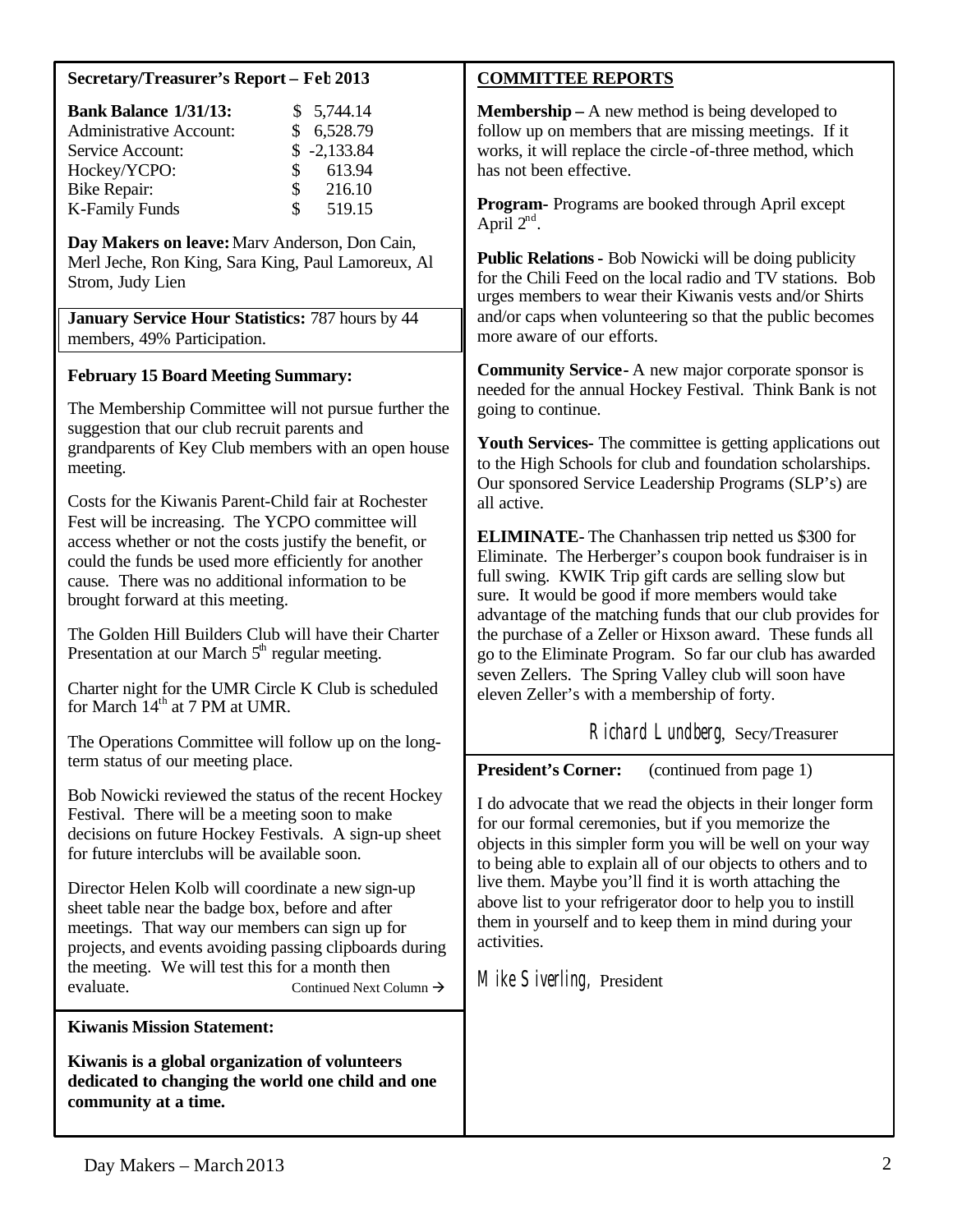| Membership:                                                                                                                                                                                                                                                                                                                            | Kiwanis "One Day - Food for KIDZ" Project:                                                                                                                                                                                                                                                                                                                                                                                                                                                                                                                                                                 |  |  |
|----------------------------------------------------------------------------------------------------------------------------------------------------------------------------------------------------------------------------------------------------------------------------------------------------------------------------------------|------------------------------------------------------------------------------------------------------------------------------------------------------------------------------------------------------------------------------------------------------------------------------------------------------------------------------------------------------------------------------------------------------------------------------------------------------------------------------------------------------------------------------------------------------------------------------------------------------------|--|--|
| On Tuesday, March 5, Chuck Barclay will be inducted<br>as a new member into our Kiwanis Club. His sponsor                                                                                                                                                                                                                              | Saturday April 6, 2013                                                                                                                                                                                                                                                                                                                                                                                                                                                                                                                                                                                     |  |  |
| will be Al Southwick. Our total membership will then<br>be at 90, and we will have enrolled 2 of the minimum 3<br>new members needed to be a Distinguished Club for the<br>2012-2013 Kiwanis year. Congratulations Chuck,                                                                                                              | The annual Minnesota-Dakotas Kiwanis District Sub-<br>Region 7 will again be participating in the "Food for<br>KIDZ" Project in Stewartville, Minnesota.<br>On Saturday April 6, the Stewartville Civic Center at<br>120 City Center in Stewartville will be the site of the<br>packaging of food to feed the needy/hungry. The event<br>will be held from 8:00 AM to 4:00 PM. The Stewartville<br>Kiwanis club and community handles the 8:00 AM shift<br>for setup and startup of the project. The remaining Sub-<br>Region 7 Kiwanis Family Clubs are asked to help fill the<br>following three shifts. |  |  |
| for joining our club.<br>The criteria for enrolling a new member into our club for<br>this Kiwanis year falls under some of the Objects of<br>Kiwanis as guidelines that were developed by<br>Kiwanis International. Quotes from the September 2012<br>Minnekotan article by then Governor Designate, Cindy<br>Braseth are as follows: |                                                                                                                                                                                                                                                                                                                                                                                                                                                                                                                                                                                                            |  |  |
| Object One - "Enroll a new member committed to the<br>Six Objects of Kiwanis."                                                                                                                                                                                                                                                         | The shifts are from 9:30 AM to 12:00 NOON; 11:30<br>AM to 2:00 PM and 1:30 PM to 4:00 PM or until<br>cleanup is done. Signup needs to be completed no later<br>than Tuesday, March 26 <sup>th</sup> . The signup sheets will be<br>checked following each of our meetings during March<br>and the names will be submitted to the Stewartville                                                                                                                                                                                                                                                              |  |  |
| Object Two - "Enroll a new member involved in youth<br>services and mentoring. They could be your Key Club<br>advisor or Faculty Advisor for Circle K or they could<br>also be a Boy Scout Leader etc."                                                                                                                                |                                                                                                                                                                                                                                                                                                                                                                                                                                                                                                                                                                                                            |  |  |
| Object Four - "Enroll a new member who is a former<br>Key Club or Circle K member."                                                                                                                                                                                                                                                    | Kiwanis Club for your preferred shift.<br>Each club is asked to contribute \$2,000 or more                                                                                                                                                                                                                                                                                                                                                                                                                                                                                                                 |  |  |
| Object Six - "Enroll a new member involved in media or<br>government service. Your local TV general manager,<br>councilman"                                                                                                                                                                                                            | toward defraying the cost of the meals that will be<br>packaged. With our Day Maker goal of \$2,000.00<br>needing to be met by pledges please make out your<br>checks to "Food for KIDZ" and give it to Jack Zierdt<br>no later than March 26 <sup>th</sup> . This is a tax-deductible<br>donation.                                                                                                                                                                                                                                                                                                        |  |  |
| To be a Distinguished Club, the following must be<br>achieved for the membership part of the criteria:                                                                                                                                                                                                                                 |                                                                                                                                                                                                                                                                                                                                                                                                                                                                                                                                                                                                            |  |  |
| 1. Enroll a minimum of three new members in any of the<br>Objects categories. You can have multiple new<br>members in any of the categories."                                                                                                                                                                                          | The cost of each package of food is estimated at \$0.15<br>and with a goal of packing 158,000 meals the Kiwanis<br>Club of Stewartville needs to raise \$23,700.00.                                                                                                                                                                                                                                                                                                                                                                                                                                        |  |  |
| Judy Zierdt, Membership Chair                                                                                                                                                                                                                                                                                                          | With this information you can see that any and all<br>donations, no matter the size, are welcome. Let's work                                                                                                                                                                                                                                                                                                                                                                                                                                                                                               |  |  |
| <b>Web Humor:</b>                                                                                                                                                                                                                                                                                                                      | and donate our financial resources, time and talents to                                                                                                                                                                                                                                                                                                                                                                                                                                                                                                                                                    |  |  |
| Winston Churchill loved these:                                                                                                                                                                                                                                                                                                         | help them reach their goal as well as meeting the Day<br>Makers contribution goal of at least \$2,000.00.                                                                                                                                                                                                                                                                                                                                                                                                                                                                                                  |  |  |
| 1. Where there's a will, I want to be in it.                                                                                                                                                                                                                                                                                           | If you have any questions regarding this "One Day of<br>Service" by Kiwanis please contact Jack Zierdt.<br>Jack Zierdt                                                                                                                                                                                                                                                                                                                                                                                                                                                                                     |  |  |
| 2. The last thing I want to do is hurt you. But it's still on<br>my list.                                                                                                                                                                                                                                                              |                                                                                                                                                                                                                                                                                                                                                                                                                                                                                                                                                                                                            |  |  |
| 3. Since light travels faster than sound, some people<br>appear bright until you hear them speak.                                                                                                                                                                                                                                      |                                                                                                                                                                                                                                                                                                                                                                                                                                                                                                                                                                                                            |  |  |
| 4. If I agreed with you, we'd both be wrong.                                                                                                                                                                                                                                                                                           |                                                                                                                                                                                                                                                                                                                                                                                                                                                                                                                                                                                                            |  |  |
| 5. We never really grow up, we only learn how to act in<br>public.                                                                                                                                                                                                                                                                     |                                                                                                                                                                                                                                                                                                                                                                                                                                                                                                                                                                                                            |  |  |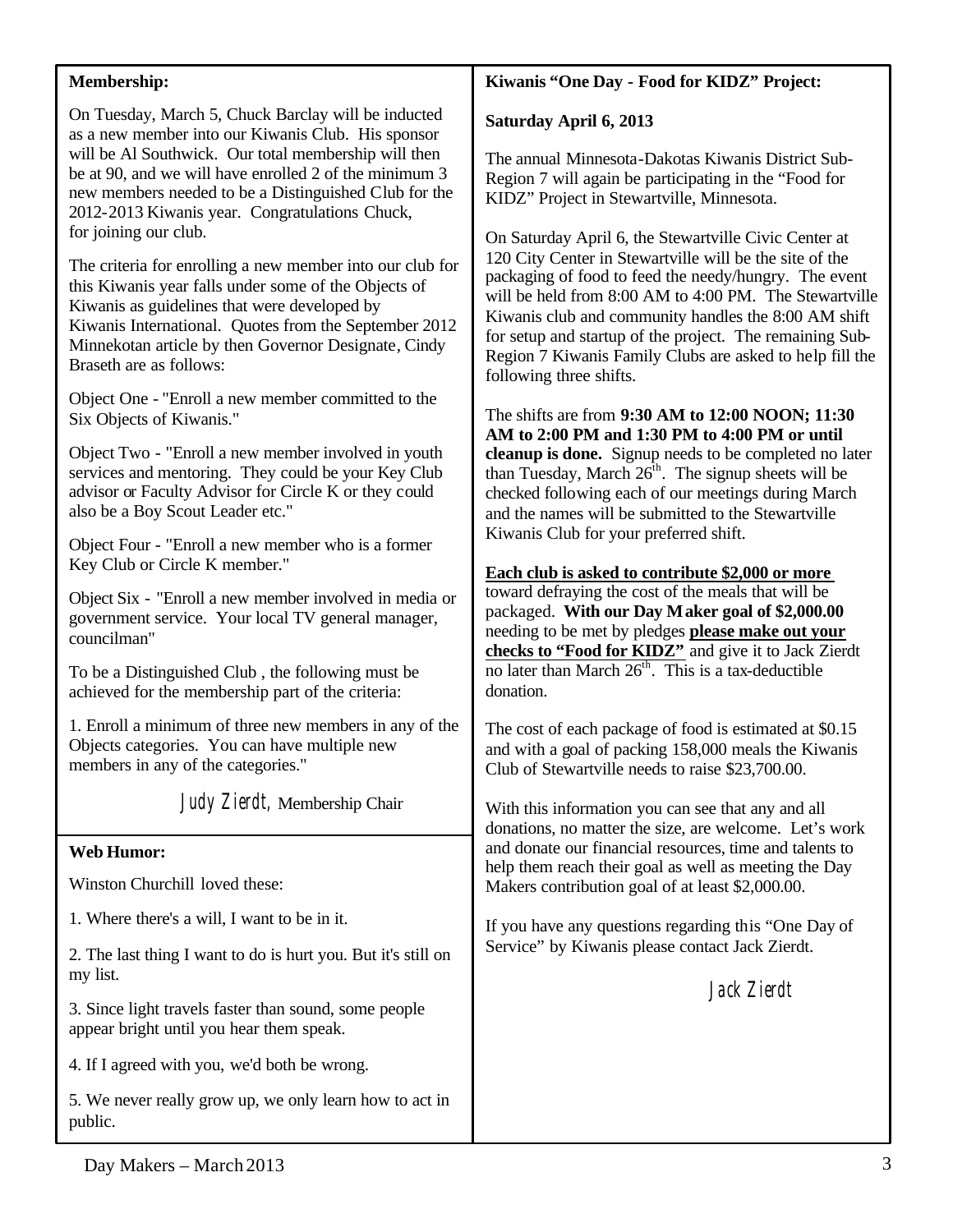### **Grandkids are Ski Experts:**

Two kids are of Anya (age 5) and Peter (age 3) skiing in the mountains. Daddy (Ken) took them skiing and skating in the mountains in France.





Proud Grandparents are Joan and Roger Olson

#### **Hats are the "in thing":**

Granddaughter Jacqueline Odell-Cadwell loves to dress up.



# **K-Kids:** Harriet Bishop School

The K-Kids are shown in the picture with their advisers, Ms. Schultze and Ms. Jorgensen. They are the Harriet Bishop K-Kids in shirts which were purchased for them by the PTSA. It's a testament to the appreciation these young leaders are providing their school in their actions. The Kiwanis blue shirts are imprinted with golden "K-Kids".



Richard Johnson

Day Makers – March 2013 4